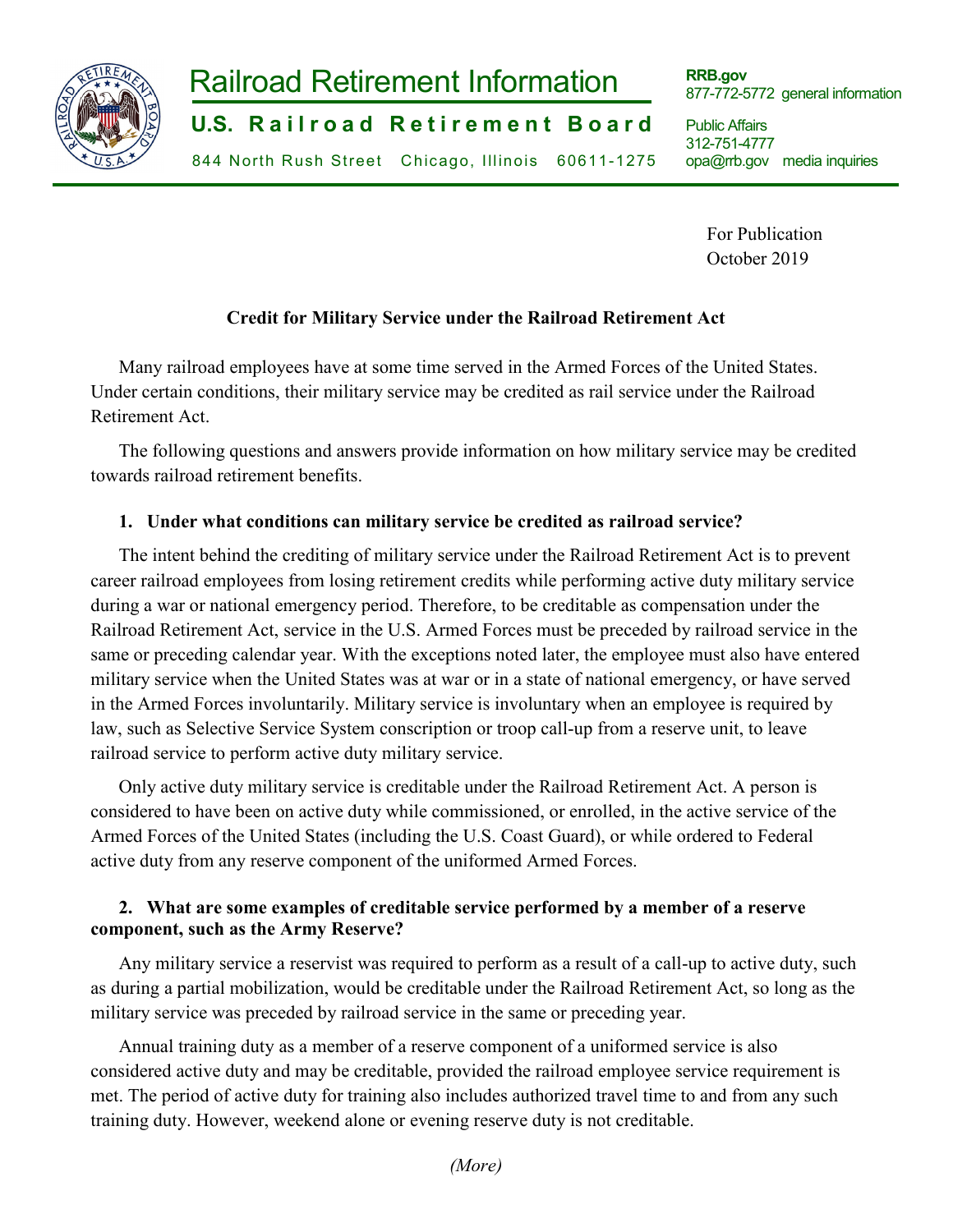Active duty in a State National Guard or State Air National Guard unit may be creditable only while the reservist was called to Federal active duty by the Congress, or President of the United States. Emergency call-up of the National Guard by a governor for riot or flood control would not be creditable.

#### **3. What are the dates of the war or national emergency periods?**

The war or national emergency periods are:

- August 2, 1990, to date as yet undetermined.
- December 16, 1950, through September 14, 1978.
- September 8, 1939, through June 14, 1948.

If military service began during a war or national emergency period, any active duty service the employee was required to continue in beyond the end of the war or national emergency is creditable, except that voluntary service extending beyond September 14, 1978, is not creditable.

Railroad workers who voluntarily served in the Armed Forces between June 15, 1948, and December 15, 1950, when there was no declared national state of emergency, can be given railroad retirement credit for their military service if they:

- performed railroad service in the year they entered or the year before they entered military service*,* and;
- returned to rail service in the year their military service ended, or in the following year, and;
- had no intervening nonrailroad employment.

#### **4. How can military service be used to increase benefits paid by the Railroad Retirement Board (RRB)?**

Railroad retirement annuities are based on length of service and earnings. If military service is creditable as railroad service, a person will receive additional compensation credits for each month of creditable military service and railroad service credit for each active military service month not already credited by actual railroad service.

Creditable military service may be used in addition to regular railroad service to meet certain service requirements, such as the basic 10-year or 5-year service requirements for a regular annuity, the 20-year requirement for an occupational disability annuity before age 60, the 25-year requirement for a supplemental annuity, or the 30-year requirement for early retirement benefits.

#### **5. Can United States Merchant Marine service be creditable for railroad retirement purposes?**

No. Service with the Merchant Marine, or civilian employment with the Department of Defense, is not creditable, even if performed in wartime.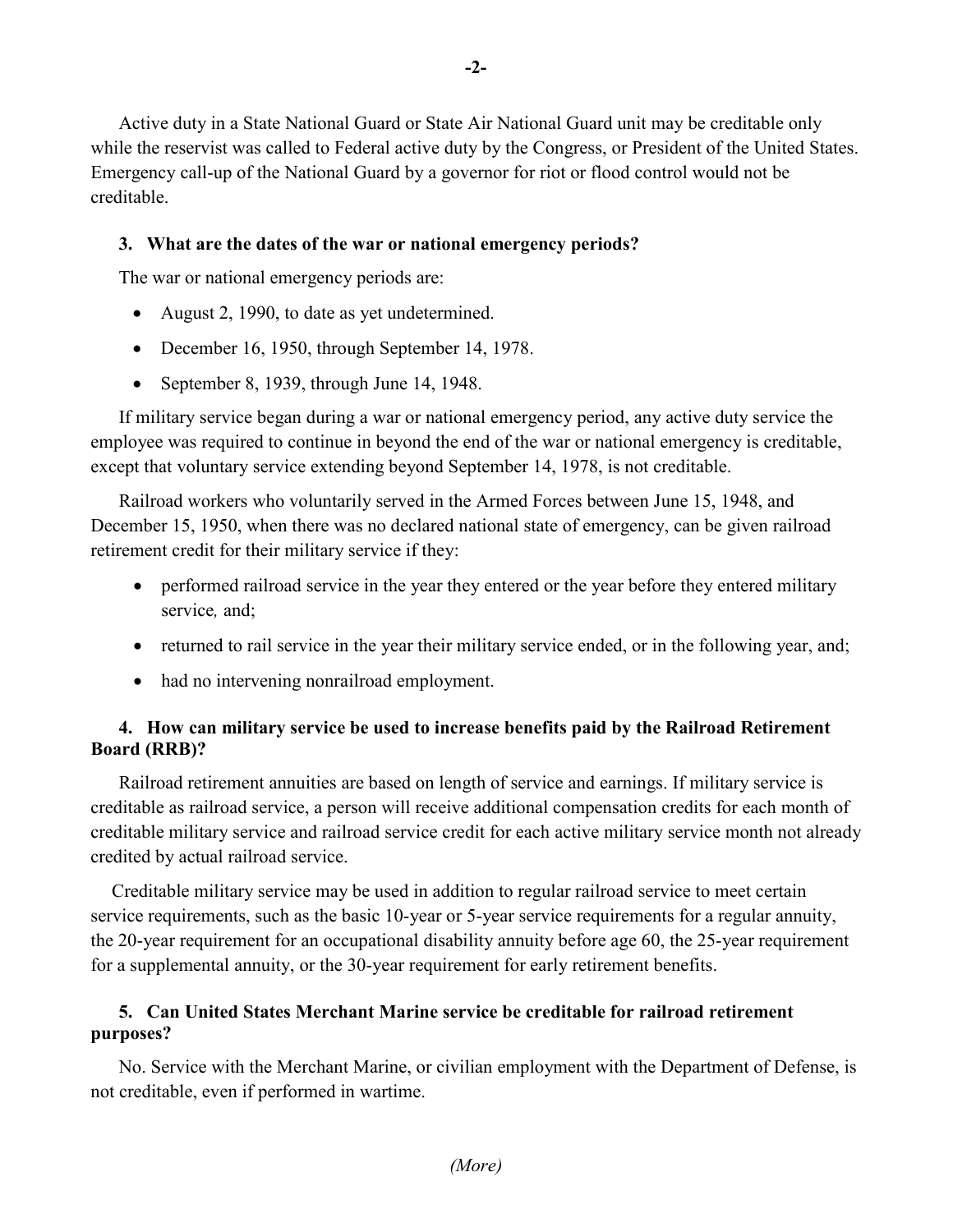No. While railroad retirement employee annuities are subject to reductions for dual entitlement to social security benefits and, under certain conditions, Federal, State, or local government pensions, as well as certain other payments, railroad retirement employee annuities are always exempt from reduction for military service pensions or payments by the Department of Veterans Affairs.

#### **7. Are the unemployment and sickness benefits payable by the RRB affected if an employee is also receiving a military service pension?**

Yes. The **unemployment and sickness benefits** payable by the RRB are affected if a claimant is also receiving a military service **pension**. However, **payments** made by the Department of Veterans Affairs will not affect railroad unemployment or sickness benefits.

When a claimant is receiving a military service pension or benefits under any social insurance law for days in which he or she is entitled to benefits under the Railroad Unemployment Insurance Act, railroad unemployment or sickness benefits are payable only to the extent to which they exceed the other payments for those days. In many cases, the amount of a military service pension precludes the payment of unemployment or sickness benefits by the RRB. Examples of other such social insurance payments are firefighters' and police pensions, or certain workers' compensation payments. Claimants should report all such payments promptly to avoid having to refund benefits later.

#### **8. Can proof of military service be filed in advance of retirement?**

Railroad employees are encouraged to file proofs of their military service well in advance of retirement. The information will be recorded and stored electronically until they actually retire. This will expedite the annuity application process and avoid any delays resulting from inadequate proofs of military service.

If employees do not have an official record of their military service, their local RRB office will explain how to get acceptable evidence. All evidence brought or mailed to an RRB office will be handled carefully and returned promptly.

## **9. How can an employee get more information about the crediting of his or her military service by the RRB?**

More information is available by contacting an RRB field office. **Field Office Locator** at **RRB.gov** provides easy access to every field office webpage where the street address and other service information is posted, as well as the option to email an office directly using the feature labeled *Send a Secure Message*. The agency's toll-free number, 1-877-772-5772, is equipped with an automated menu offering a variety of service options, including being transferred to an office to speak with a representative, leave a message, or find the address of a local field office. The agency also maintains a TTY number, 312-751-4701, to accommodate those with hearing or speech impairments. Most RRB